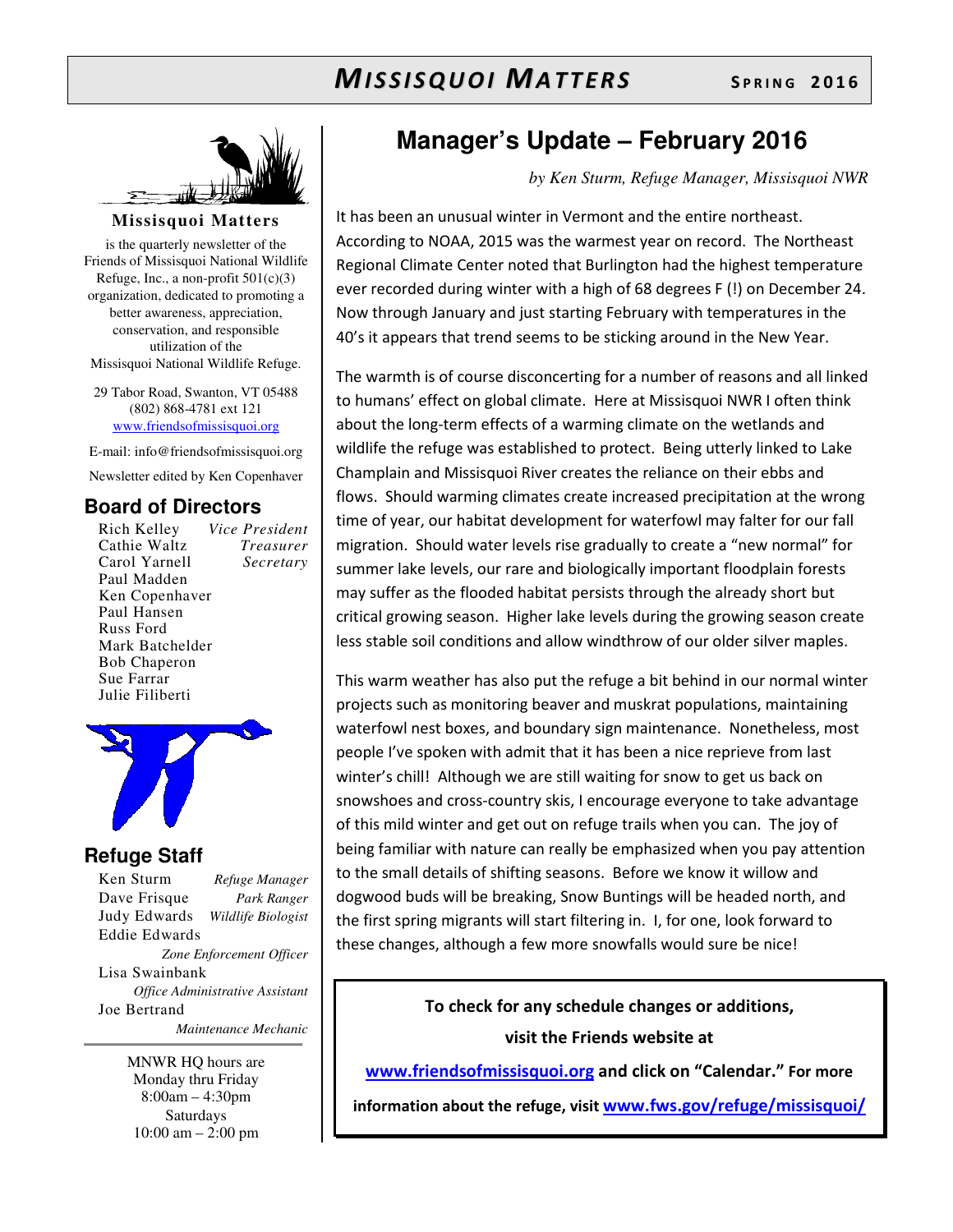# **This Winter: It's Raining Cats and Dogs…and Snowing Buntings!**

*by Judy Sefchick Edwards, Wildlife Biologist, Missisquoi NWR* 

"Odd" may be the only way to describe the winter of 2015-16. The warmer-than-normal temperatures, and off-and-on rain, have me repeating the rhyme, "Rain, rain, go away!" Without thick ice for crossing the river, I see the prospects of completing winter field work, literally, going down the drain. Although I can't change the weather, there's still a silver lining: It may be raining cats and dogs, but at least it's snowing buntings!

Some storms just can't be stopped. It's no doubt that the whirling, twirling, swirling flocks of snow buntings, or "snowflakes" as they're affectionately called, have been the best Vermont "storms" this winter! Dancing in flight, these snow white sensations appear to be in constant motion as they twist and turn in unison, like small snow squalls, before settling onto winter fields.

Why do snow buntings come to Vermont? Being the most northerly breeding songbirds on earth, snow buntings arrive here in late fall for a "winter break" from the harsh reality of their true home: the high Arctic. Why don't they venture further south, to lush leafy fields of green, where they could drink margaritas and eat-in-excess? They probably could…but being strictly winter birds and true creatures of their namesake—snow—they fancy familiar frosty landscapes, quickly returning further north at the slightest signs of spring!

If you've never seen a snow bunting, you're in for a real treat! Unlike nearly all other songbirds on the

continent, they're feathered in immaculate white, with the largest white wing patches of any small bird. In winter, their plumage is highlighted in a rich, rusty brown, making them virtually disappear in Vermont's fields, while gleefully gleaning grass or weed seeds. Being built for the cold definitely has its advantages. Fluffy feathers and partiallyfeathered feet allow snow buntings to withstand temperatures of -40F. If that's not enough, they even have the amazing ability to burrow into the snow!

If you've ever thought that spending the winter in Vermont is bad, you should try spending spring in the high Arctic! Male buntings usually arrive on the tundra in April, sometimes up to six weeks before their female counterparts. With only the polar ice cap and North Pole being farther north than their breeding grounds, bachelor buntings have more to contend with than just setting up and defending suitable territories! Not only do they face snowcovered ground and scarce food, but temperatures can still dip to -20F, and severe snowstorms are common. Let's face it—these guys are serious about looking for love!

This winter, grab your snow pants, a hat, and some other insulation (and maybe an umbrella!), and get out to see snow buntings while you can. Winter wouldn't be the same without them. Although it hasn't been snowing, it's definitely snowing buntings!

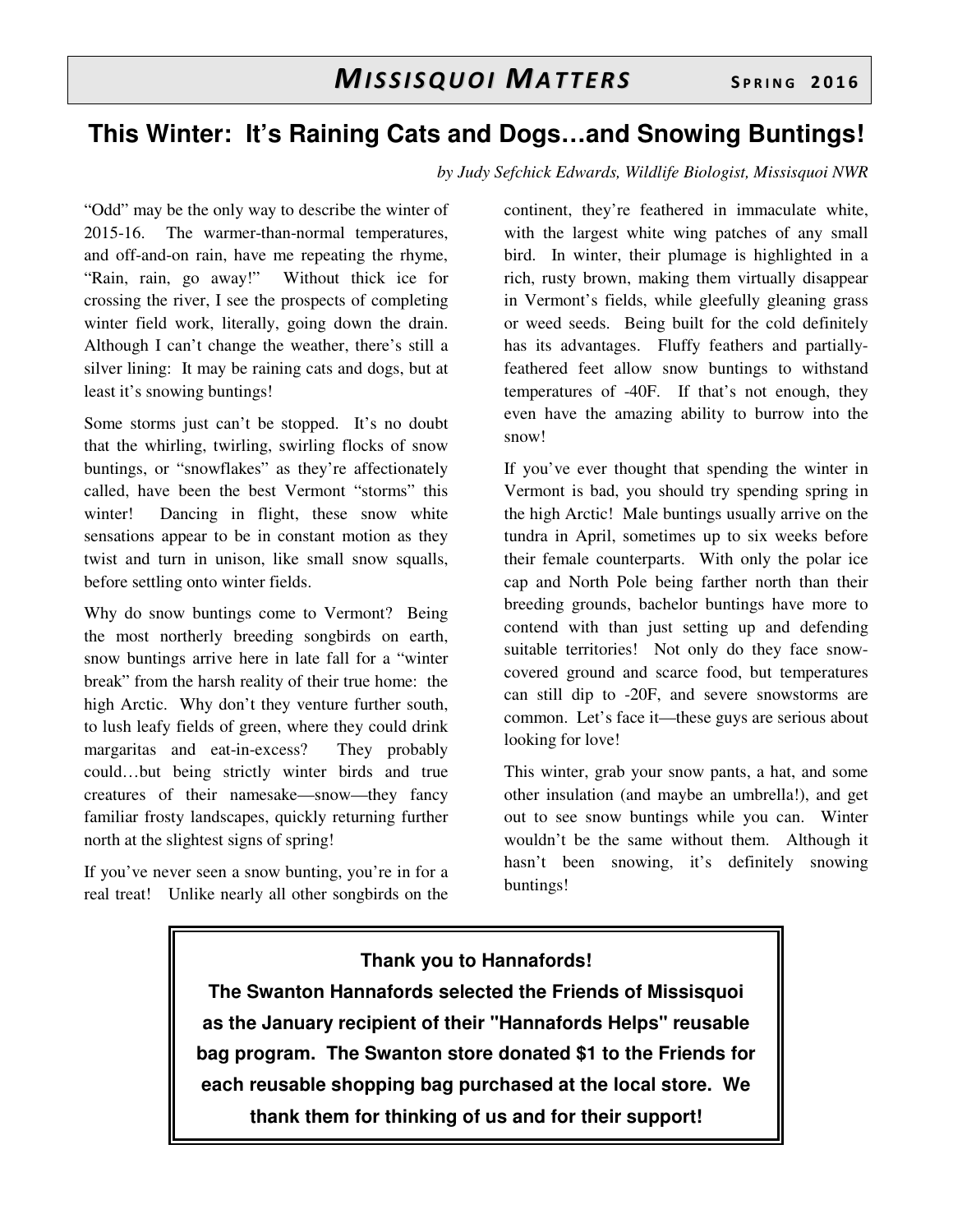

# **Spring Activities Schedule at Missisquoi National Wildlife Refuge**

*29 Tabor Rd. Swanton, VT 05488* 

### **All programs and tours are free, but registration is required where noted.**

### **Bog Walk February 27, 8:00 to 11:00 AM**

Join Refuge Maintenance Mechanic, Joe Bertrand for a walk into the Maquam Bog on Saturday, February 27, 2016 from 8 AM – 11 AM. Participants should meet at the parking lot on Tabor Rd. signed as "Refuge Trails Parking" located about one mile off of RT. 78 on Tabor Rd.

The Maquam Bog is a unique woodland bog habitat that is not found anywhere else in Vermont and in few other places in New England. The winter offers an opportunity to walk over the difficult bog terrain with relative ease as compared to most other times of the year. However, this walk will require some degree of physical exertion and endurance. The bog has historically served as a deer wintering area. Snowshoe hare, short eared owls, and Northern Harriers are known to inhabit the bog.

The walk is dependent on weather conditions. Please call the refuge as the walk date approaches (802- 868-4781) to register and receive updates on the status of the walk.

### **Owl Prowl March 11, 6:00 to 9:00 PM**

Join refuge volunteer and Friends Board members Ken Copenhaver and Julie Filiberti for an evening walk to watch and listen for some of our resident birds who operate during the night shift. An Owl Prowl will be offered to interested refuge visitors this winter.

The owl prowl is on Friday evening, March 11, 2016 from 6 PM until 9 PM and will start at the Stephen Young Marsh Trail area. Meet at the parking lot for the trail located on Tabor Rd about one mile past the refuge HQ. Look for roadside signage "Refuge Trails Parking."

Dress appropriately and bring a low intensity flashlight with you.

Please call 802-868-4781 to register for this activity.

# **Vernal Pool Walk April 15, 6:00 to 8:00 PM**

Join Park Ranger, David Frisque for a look at the life and activity in a vernal pool early in the spring. Vernal pools are important breeding areas for some of the more reclusive and seldom seen amphibians such as wood frogs and salamanders. Because these temporary wetlands often dry up completely by late summer or early fall, egg laying and early development of juvenile salamanders and frogs must begin early in the spring.

The Vernal Pool walk will be at the Stephen Young Trail area on Friday, April 15, 2016 from 6 PM until 8 PM. Meet at the Parking Lot at the trailhead for the Stephen Young Marsh Trail on Tabor Rd. Bring a small flashlight and waterproof footwear. Call 802-868-4781 to register for this activity.

### **Woodcock Walk (I)** April 22, 6:30 to 8:30 PM

Join refuge volunteer, Greg Simard on a Woodcock Walk on Friday, April 22, 2016 from 6:30 PM until 8:30 PM. The woodcock walk will be at the Stephen Young Marsh area and participants will meet at the parking area on Tabor Rd. one mile past (south) of the refuge Visitor Center. Woodcock have a unique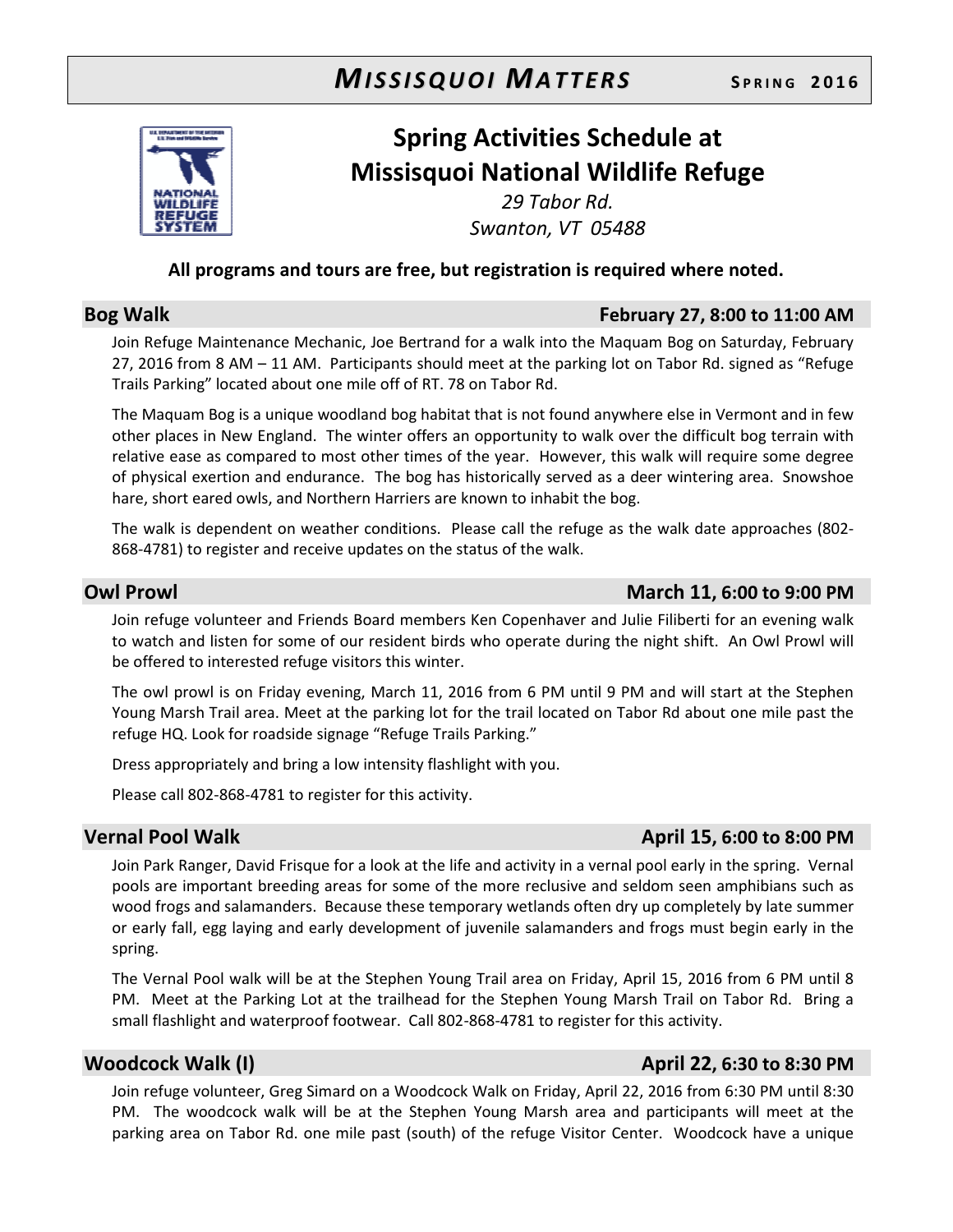courtship display that incorporates an aerial display and ground level calling display which occurs near sunset and into the early evening hours. Join Greg for an enjoyable early evening walk to witness this unique spring time activity.

Please call 802-868-4781 to register for this activity

### **Green Up Day May 6**, 9:00 AM to 12:00 PM

The Missisquoi NWR will conduct Refuge Green Up Day on Friday, May 6, 2016. Green Up day will begin at 9 AM and conclude at about noon. All participants should meet at the Louie's Landing Parking Lot on RT 78. The refuge will concentrate its efforts on river cleanup activities using refuge boats. The refuge will monitor river water levels and flows. Should floodplain water levels be excessively high or if flow rates in the river channel are too strong due to snow melt and spring rains, this event may be postponed or canceled.

Please call 802-868-4781 to register for this activity.

### **Woodcock Walk (II)** May 6, 7:30 PM to 9:00 PM

Join Park Ranger, David Frisque for another woodcock walk on Friday, May 6, 2016. The walk will begin at 7:30 PM and end at about 9:00 PM. Once again we will use the Stephen Young Marsh area for this evening walk. Participants will meet at the parking area on Tabor Rd. one mile past (south) of the refuge Visitor Center. Look for roadside signage "Refuge Trails Parking."

Please call 802-868-4781 to register for this activity.

### **International Migratory Bird Day & Open House May 21, 7:30 AM to 2:00 PM**

The Refuge will celebrate the 23nd anniversary of International Migratory Bird Day on Saturday, May 21, 2016. The 2016 IMBD theme is "*Spread Your Wings for Bird Conservation*." Activities will begin at 7:30 AM with an orientation at the refuge Visitor Center. All birding participants will return to the Visitor Center by 11:30 AM to tally results and have lunch.

The refuge will continue its efforts to document species on the refuge via the refuge trails and waterways using boats and if there is a demand using canoes and kayaks as well. We will record all species and as many individuals within those species as we can and then tally the results over a light lunch.

At approximately 1:00 PM we will have a presentation by Boomer Malanchuk from SUNY Plattsburgh on "Waterfowl Nesting Cavity Research" conducted on the refuge last summer.

Also, the opening of an art exhibit with the theme of "Birds" will take place at 10:00 AM. The exhibit will continue through July 17. For information about entering artworks in the exhibit, see the Friends website.

Please call 802-868-4781 to register for this activity. Also please check back closer to the event date for any changes/additions to the schedule. At this time we are thinking about adding an "Early Bird" bird walk. Check the Friends website calendar for updates: http://friendsofmissisquoi.org/calendar/

# **Kids Fishing Clinic Community Clinic Community Community Community Community Community Community Community Community Community Community Community Community Community Community Community Community Community Community Comm**

The annual Kids Fishing Clinic is scheduled for Saturday, June 4, 2016 from 8:00 AM until approx. 1;00 PM. This annual event will take place along the Macs Bend Rd from Louie's Landing Parking lot down to the Macs Bend boat launch site, a distance of about 1 mile. Fishing will occur along the banks of the Missisquoi River. Numerous educational and informational venues will be operating near the Macs Bend Building while the fishing is on-going. These include fly casting, fly tying, spincasting, watershed models and demonstrations, a fish ID aquarium, lure making, and an aquatic invasive species display. Children are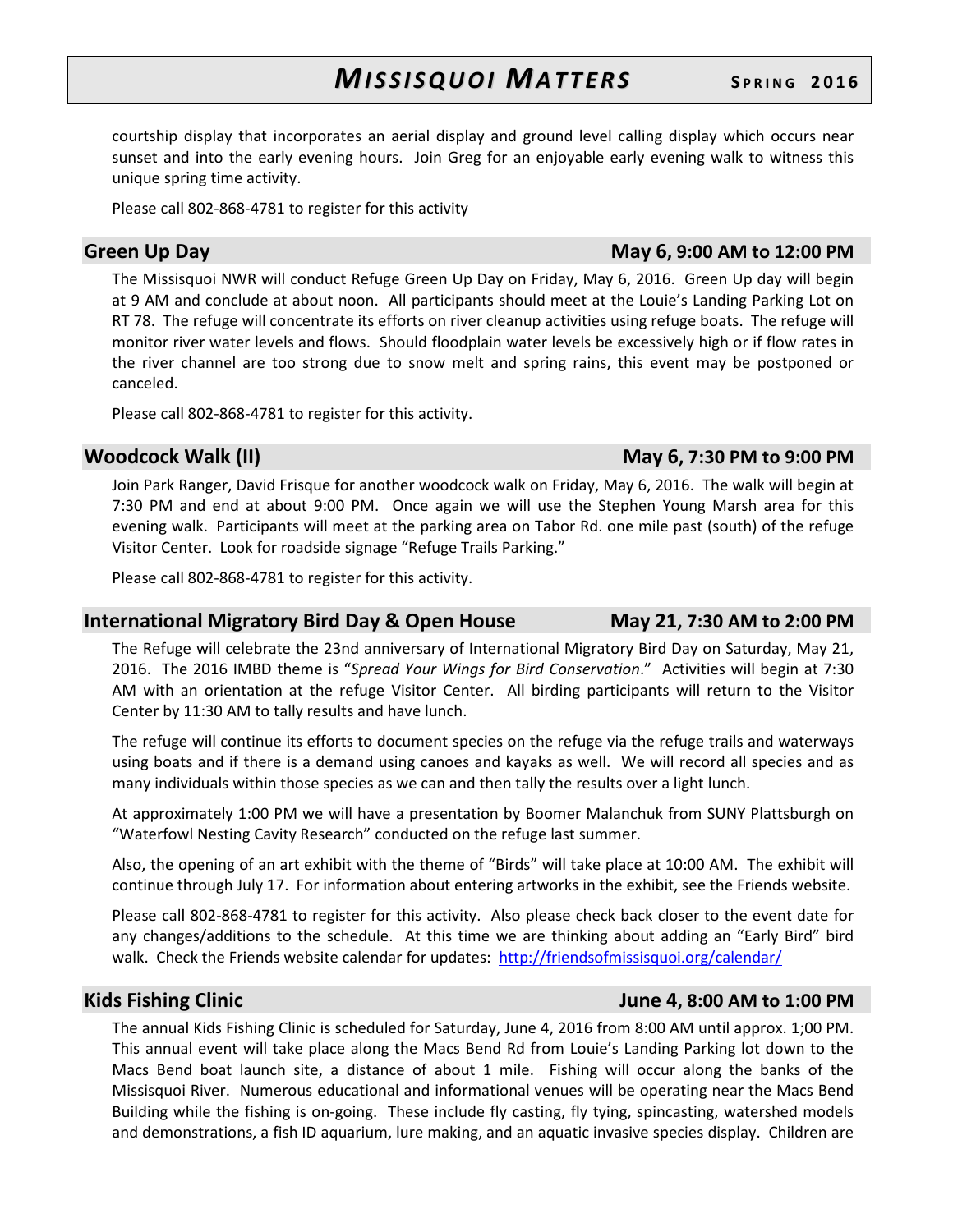encouraged to participate in these activities at some time while they are fishing. A light lunch will be served and a limited number of random drawing prizes will be given away at the end of the event.

Please call 802-868-4781 to register for this popular annual event.

# **Abenaki Culture Series Feb 26, Mar 11, Apr 29, and May 13, 6:30 PM to 8:00 PM**

Join Dr. Fred Wiseman for a series of programs highlighting various cultural aspects of Abenaki life in Vermont. The series started in January on the topic of native American clothing attire in the Northeast. Topics for the remaining programs in the series will be:

Feb. 26 Indigenous Seeds and Plants March 11 Wabanaki Maple Sugaring April 29 Skamon: The Abenaki Staff Of Life May 13 Wild Plant Resources, Collection and Uses)

All programs are free of charge, and will be presented at the refuge Visitor Center.

**Monthly Nature/Photography Walks 1 st Saturday of each month, 9:00 to 11:00 AM**

Join Friends of Missisquoi NWR members Joe Belanger, Mark Batchelder, and Bob Chaperon for nature/photography walks on various refuge trails, held the first Saturday of each month. Registration is not required. **Come have fun with us!**

- **March 5: Jeep Trail**. Meet at the Louies Landing boat access area. We will drive in to the trail head at Macs Bend.
	- **April 2: Maquam/Black Creek Trail.** Meet at the parking lot located on Rte 78 approx. 2 ½ miles west of Swanton.
	- **May 7: Railroad Trail.** Meet at the parking lot on Tabor Rd, about a mile past the refuge Visitor Center and across the road from the marsh.

# **Monthly Bird Monitoring Walks 3rd Saturday of each month, 8:00 to 10:00 AM**

Friends of MNWR members Ken Copenhaver and Julie Filiberti will lead bird monitoring walks year-round on various refuge trails on the third Saturday of each month. The purpose of the walks is to gather longterm data on the presence of birds, their abundance, and changes in populations. Observations are entered into the Vermont eBird database where data is stored by the Cornell Lab of Ornithology and the National Audubon Society. These walks are appropriate for birders of all skill levels and provide a wonderful opportunity to learn about birds throughout the seasons. **After 70 months of walks we have recorded 139 species of birds.** Registration is not required. The schedule for the next three months is:

- **March 19: Railroad Trail.** Meet at the parking lot on Tabor Rd, about a mile past the refuge Visitor Center and across the road from the marsh.
	- **April 16: Maquam/Black Creek Trail.** Meet at the parking lot located on Rte 78 approx. 2 ½ miles west of Swanton.
	- **May 21: Stephen Young Marsh Trail.** See International Migratory Bird Day info above.

Other Spring events will be posted on the Friends website as soon as dates are known.

We also are planning to do a bird walk this spring at the **Eagle Point Unit** on the shore of Lake Memphremagog. The tentative date is **Saturday, June 11**. A date will be published in the Summer issue of the newsletter and on the website.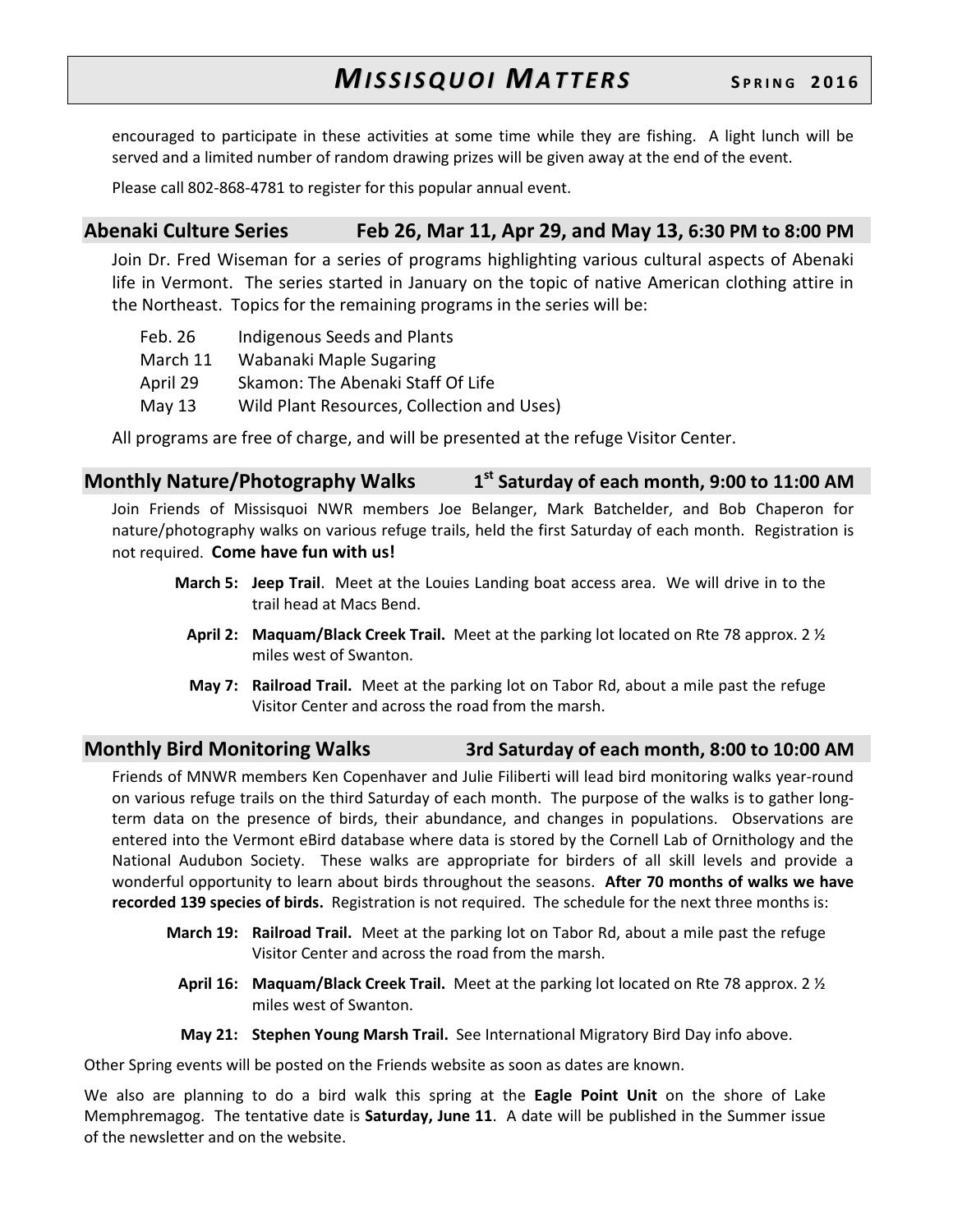# **8 Presidents Who Shaped America's Public Lands**

Excerpted from a U.S. Department of the Interior blog post from 2/12/2016 https://www.doi.gov/blog/8-presidents-who-shaped-americas-public-lands

Ever wonder how our public lands system became what it is today? Check out the legacies of eight presidents who made a big difference in American conservation.

- **Theodore Roosevelt -** Created five national parks, 18 national monuments, 51 bird sanctuaries, began the National Wildlife Refuge system, and set aside more than 100 million acres for national forests.
- **Abraham Lincoln -** Signed a law setting aside the Mariposa Grove and Yosemite Valley as protected lands in 1864. Overshadowed by the Civil War, this news received little attention, but it set a significant precedent -- places of scenic and natural importance should be protected for the enjoyment of all people.
- **Ulysses S. Grant -** Set aside the Pribilof Islands in Alaska as a reserve for the northern fur seal. This was the earliest effort to use federally owned land to protect wildlife. In 1872, he signed a law establishing Yellowstone as our nation's first national park.
- **Woodrow Wilson -** In 1916, signed the "Organic Act," creating the bureau responsible for protecting America's 35 already existing national parks and monuments and those yet to be established. Wilson's administration also presided over the creation of several new national parks, including Dinosaur National Monument and Rocky Mountain National Park.
- **Franklin Delano Roosevelt -** Undertook many executive actions to protect and improve public lands. Not only did he create 11 national monuments, his New Deal program -- the Civilian Conservation Corps -- dramatically impacted existing park lands by putting millions of people to work building infrastructure in national parks and forests.
- **Jimmy Carter Signed the Alaska National Interest Lands Conservation Act of 1980 into law, setting aside over 104 million** acres of land, creating 10 national parks and preserves, two national monuments, nine national wildlife refuges, two national conservation areas, and 25 wild and scenic rivers ensuring that large portions of wilderness remain undeveloped.
- **Barack Obama** Established 22 national monuments and expanded others to set aside more than 265 million acres of land and water -- that's more than any other president. This includes the expansion of the Pacific Remote Islands Marine National Monument into the largest marine monument in the world, and most recently designating three new national monuments in the California Desert.
- **Thomas Jefferson** President Thomas Jefferson's public lands legacy centers on the 1803 Louisiana Purchase. Doubling the size of the country, the United States acquired territory that formed 15 new states and included the future sites of many national parks, including Glacier National Park, Yellowstone National Park, and Rocky Mountain National Park.

# **FRIENDS OF MISSISQUOI NATIONAL WILDLIFE REFUGE**

# **Bi-monthly Board Meeting**

# **Wednesday, March 9, 2016 at 6:30 pm**

### **At the Refuge Visitor Center**

Surprisingly, this can be a busy time of year for the Board of Directors as planning for several grants and programs is well underway. All members of the Friends are welcome at the meetings. Topics in March will include preparations for International Migratory Bird Day, the application for our water chestnut control grant, and an update on an interesting new grant we received from the Champlain Valley National Heritage Partnership. Members are always welcome to attend. Come and see what the board is planning and contribute your ideas.

### **Next meeting: Wednesday, May 11, 2016 at 6:30 pm**